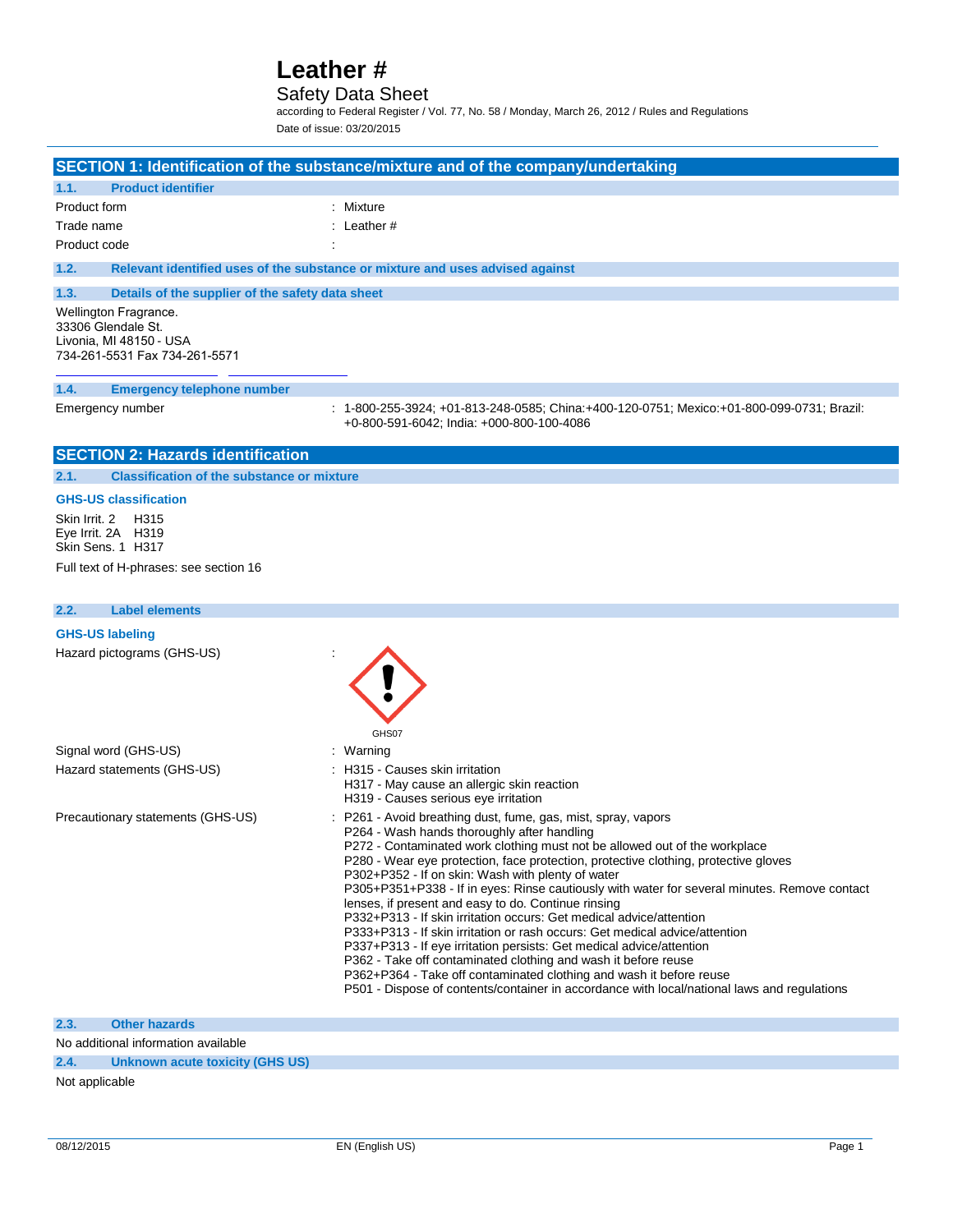### Safety Data Sheet

according to Federal Register / Vol. 77, No. 58 / Monday, March 26, 2012 / Rules and Regulations

### **SECTION 3: Composition/information on ingredients**

### **3.1. Substance**

### Not applicable

### **3.2. Mixture**

| <b>Name</b>                             | <b>Product identifier</b> | $\frac{9}{6}$            | <b>GHS-US classification</b>                                                                               |
|-----------------------------------------|---------------------------|--------------------------|------------------------------------------------------------------------------------------------------------|
| Di Iso propyl phenol                    | (CAS No) 2078-54-8        | 1.873919 -<br>7.918819   | Acute Tox. 4 (Oral), H302<br>Skin Irrit. 2, H315<br>Eye Irrit. 2A, H319<br>STOT SE 3, H335                 |
| 2,6-Xylenol                             | (CAS No) 576-26-1         | $0.803117 -$<br>3.393817 | Acute Tox. 3 (Oral), H301<br>Acute Tox. 3 (Dermal), H311<br>Skin Corr. 1C, H314<br>Aquatic Chronic 2, H411 |
| Butylated hydroxytoluene (BHT) crystals | (CAS No) 128-37-0         | $0.1 - 1$                | Acute Tox. 4 (Oral), H302<br>Skin Sens. 1, H317<br>Aquatic Chronic 1, H410                                 |

### Allergen report available upon request.

Full text of H-phrases: see section 16

|                                     | <b>SECTION 4: First aid measures</b>                                |                                                                                                                                                                                                                                                                                                                    |     |
|-------------------------------------|---------------------------------------------------------------------|--------------------------------------------------------------------------------------------------------------------------------------------------------------------------------------------------------------------------------------------------------------------------------------------------------------------|-----|
| 4.1.                                | <b>Description of first aid measures</b>                            |                                                                                                                                                                                                                                                                                                                    |     |
|                                     | First-aid measures general                                          | : Never give anything by mouth to an unconscious person. If you feel unwell, seek medical<br>advice (show the label where possible).                                                                                                                                                                               |     |
| First-aid measures after inhalation |                                                                     | : Allow victim to breathe fresh air. Allow the victim to rest.                                                                                                                                                                                                                                                     |     |
|                                     | First-aid measures after skin contact                               | Wash with plenty of soap and water. Wash contaminated clothing before reuse. If skin irritation<br>occurs: Get medical advice/attention. Get medical advice/attention. Specific treatment (see Call<br>a physician immediately on this label). If skin irritation or rash occurs: Get medical<br>advice/attention. |     |
|                                     | First-aid measures after eye contact                                | Rinse cautiously with water for several minutes. Remove contact lenses, if present and easy to<br>do. Continue rinsing. If eye irritation persists: Get medical advice/attention. Get medical<br>advice/attention.                                                                                                 |     |
|                                     | First-aid measures after ingestion                                  | Rinse mouth. Do NOT induce vomiting. Obtain emergency medical attention.                                                                                                                                                                                                                                           |     |
| 4.2.                                | Most important symptoms and effects, both acute and delayed         |                                                                                                                                                                                                                                                                                                                    |     |
|                                     | Symptoms/injuries after inhalation                                  | : May cause an allergic skin reaction.                                                                                                                                                                                                                                                                             |     |
|                                     | Symptoms/injuries after skin contact                                | : Causes skin irritation.                                                                                                                                                                                                                                                                                          |     |
|                                     | Symptoms/injuries after eye contact                                 | : Causes serious eye irritation.                                                                                                                                                                                                                                                                                   |     |
| 4.3.                                | No additional information available                                 | Indication of any immediate medical attention and special treatment needed                                                                                                                                                                                                                                         |     |
|                                     | <b>SECTION 5: Firefighting measures</b>                             |                                                                                                                                                                                                                                                                                                                    |     |
| 5.1.                                | <b>Extinguishing media</b>                                          |                                                                                                                                                                                                                                                                                                                    |     |
| Suitable extinguishing media        |                                                                     | : Foam. Dry powder. Carbon dioxide. Water spray. Sand.                                                                                                                                                                                                                                                             |     |
| Unsuitable extinguishing media      |                                                                     | : Do not use a heavy water stream.                                                                                                                                                                                                                                                                                 |     |
| 5.2.                                | Special hazards arising from the substance or mixture               |                                                                                                                                                                                                                                                                                                                    |     |
|                                     | No additional information available                                 |                                                                                                                                                                                                                                                                                                                    |     |
| 5.3.                                | <b>Advice for firefighters</b>                                      |                                                                                                                                                                                                                                                                                                                    |     |
|                                     | Firefighting instructions                                           | : Use water spray or fog for cooling exposed containers. Exercise caution when fighting any<br>chemical fire. Prevent fire-fighting water from entering environment.                                                                                                                                               |     |
|                                     | Protection during firefighting                                      | : Do not enter fire area without proper protective equipment, including respiratory protection.                                                                                                                                                                                                                    |     |
|                                     | <b>SECTION 6: Accidental release measures</b>                       |                                                                                                                                                                                                                                                                                                                    |     |
| 6.1.                                | Personal precautions, protective equipment and emergency procedures |                                                                                                                                                                                                                                                                                                                    |     |
| 6.1.1.                              | For non-emergency personnel                                         |                                                                                                                                                                                                                                                                                                                    |     |
|                                     | Emergency procedures                                                | : Evacuate unnecessary personnel.                                                                                                                                                                                                                                                                                  |     |
| 6.1.2.                              | For emergency responders                                            |                                                                                                                                                                                                                                                                                                                    |     |
| Protective equipment                |                                                                     | : Equip cleanup crew with proper protection.                                                                                                                                                                                                                                                                       |     |
|                                     | : Ventilate area.<br><b>Emergency procedures</b>                    |                                                                                                                                                                                                                                                                                                                    |     |
| 08/12/2015                          |                                                                     | EN (English US)                                                                                                                                                                                                                                                                                                    | 2/7 |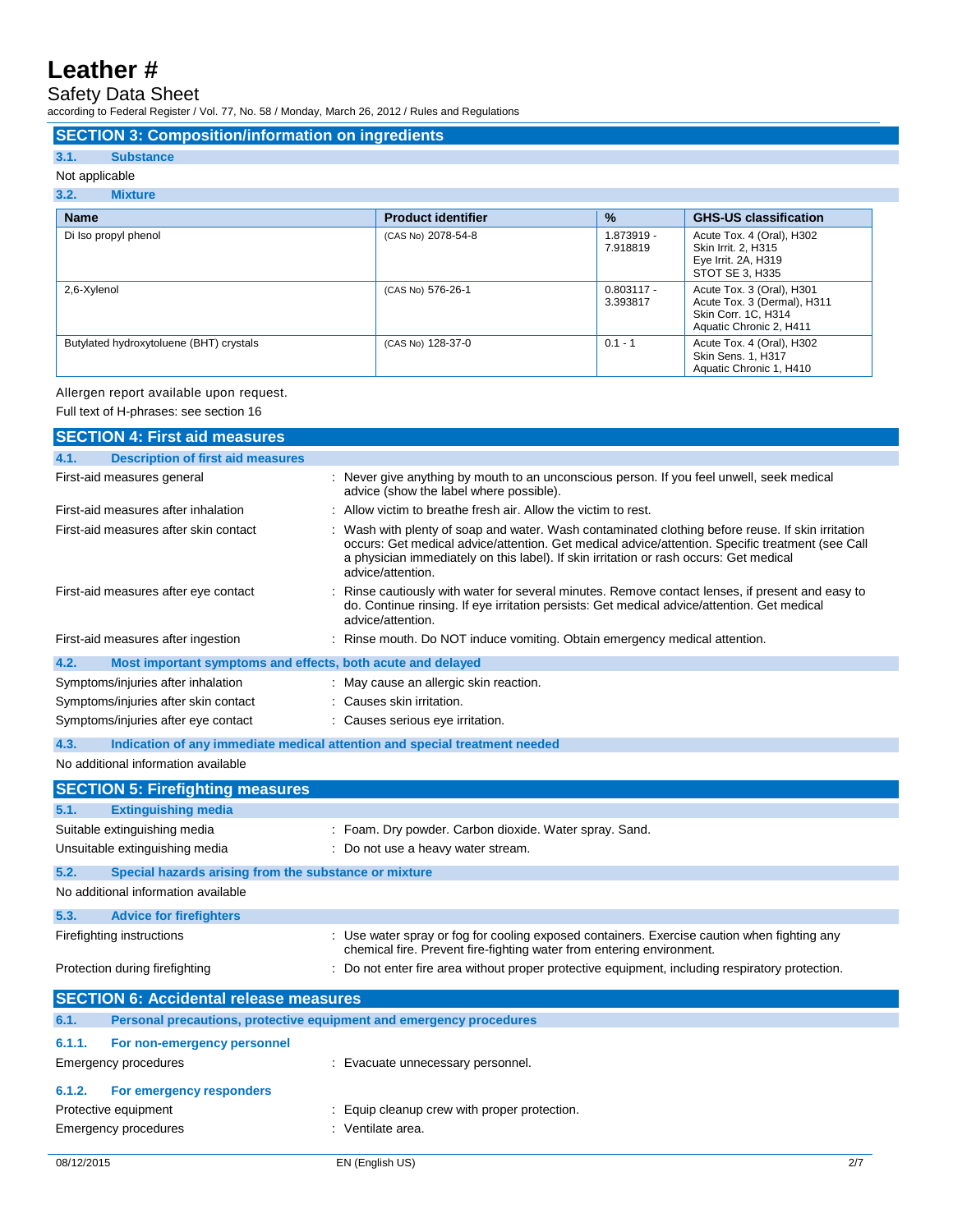### Safety Data Sheet

according to Federal Register / Vol. 77, No. 58 / Monday, March 26, 2012 / Rules and Regulations

| 6.2.                   | <b>Environmental precautions</b>                                                                                                          |                                                                                                                                                                                                                                                             |  |  |  |
|------------------------|-------------------------------------------------------------------------------------------------------------------------------------------|-------------------------------------------------------------------------------------------------------------------------------------------------------------------------------------------------------------------------------------------------------------|--|--|--|
|                        | Prevent entry to sewers and public waters. Notify authorities if liquid enters sewers or public waters. Avoid release to the environment. |                                                                                                                                                                                                                                                             |  |  |  |
| 6.3.                   | Methods and material for containment and cleaning up                                                                                      |                                                                                                                                                                                                                                                             |  |  |  |
|                        | Methods for cleaning up                                                                                                                   | : Soak up spills with inert solids, such as clay or diatomaceous earth as soon as possible. Collect<br>spillage. Store away from other materials.                                                                                                           |  |  |  |
| 6.4.                   | <b>Reference to other sections</b>                                                                                                        |                                                                                                                                                                                                                                                             |  |  |  |
|                        | See Heading 8. Exposure controls and personal protection.                                                                                 |                                                                                                                                                                                                                                                             |  |  |  |
|                        | <b>SECTION 7: Handling and storage</b>                                                                                                    |                                                                                                                                                                                                                                                             |  |  |  |
| 7.1.                   | <b>Precautions for safe handling</b>                                                                                                      |                                                                                                                                                                                                                                                             |  |  |  |
|                        | Precautions for safe handling                                                                                                             | : Wash hands and other exposed areas with mild soap and water before eating, drinking or<br>smoking and when leaving work. Provide good ventilation in process area to prevent formation<br>of vapor. Avoid breathing dust, fume, gas, mist, spray, vapors. |  |  |  |
| Hygiene measures       |                                                                                                                                           | : Wash hands thoroughly after handling. Contaminated work clothing should not be allowed out<br>of the workplace. Wash contaminated clothing before reuse.                                                                                                  |  |  |  |
| 7.2.                   | Conditions for safe storage, including any incompatibilities                                                                              |                                                                                                                                                                                                                                                             |  |  |  |
|                        | Storage conditions                                                                                                                        | : Keep only in the original container in a cool, well ventilated place away from : Keep away from<br>heat, hot surfaces, sparks, open flames and other ignition sources. No smoking. Keep<br>container closed when not in use.                              |  |  |  |
| Incompatible products  |                                                                                                                                           | : Strong bases. Strong acids.                                                                                                                                                                                                                               |  |  |  |
| Incompatible materials |                                                                                                                                           | : Sources of ignition. Direct sunlight.                                                                                                                                                                                                                     |  |  |  |
| 7.3.                   | <b>Specific end use(s)</b>                                                                                                                |                                                                                                                                                                                                                                                             |  |  |  |

No additional information available

| <b>SECTION 8: Exposure controls/personal protection</b> |                                          |  |  |  |
|---------------------------------------------------------|------------------------------------------|--|--|--|
| 8.1.                                                    | <b>Control parameters</b>                |  |  |  |
| Leather #                                               |                                          |  |  |  |
| <b>ACGIH</b>                                            | Not applicable                           |  |  |  |
| <b>OSHA</b>                                             | Not applicable                           |  |  |  |
| 8.2.<br><b>Exposure controls</b>                        |                                          |  |  |  |
| Personal protective equipment                           | : Avoid all unnecessary exposure.        |  |  |  |
| Hand protection                                         | : Wear protective gloves.                |  |  |  |
| Eye protection                                          | : Chemical goggles or safety glasses.    |  |  |  |
| Skin and body protection                                | : Wear suitable protective clothing.     |  |  |  |
| Respiratory protection                                  | : Wear appropriate mask.                 |  |  |  |
| Other information                                       | : Do not eat, drink or smoke during use. |  |  |  |
|                                                         |                                          |  |  |  |

### **SECTION 9: Physical and chemical properties**

| Information on basic physical and chemical properties<br>9.1. |                      |     |
|---------------------------------------------------------------|----------------------|-----|
| Physical state                                                | $:$ Liquid           |     |
| Color                                                         | : light yellow amber |     |
| Odor                                                          | $:$ leather          |     |
| Odor threshold                                                | : No data available  |     |
| рH                                                            | : No data available  |     |
| Relative evaporation rate (butyl acetate=1)                   | : No data available  |     |
| Melting point                                                 | : No data available  |     |
| Freezing point                                                | : No data available  |     |
| Boiling point                                                 | : No data available  |     |
| Flash point                                                   | : $>93.33^{\circ}$ C |     |
| Auto-ignition temperature                                     | : No data available  |     |
| Decomposition temperature                                     | : No data available  |     |
| Flammability (solid, gas)                                     | : No data available  |     |
| Vapor pressure                                                | : No data available  |     |
| 08/12/2015                                                    | EN (English US)      | 3/7 |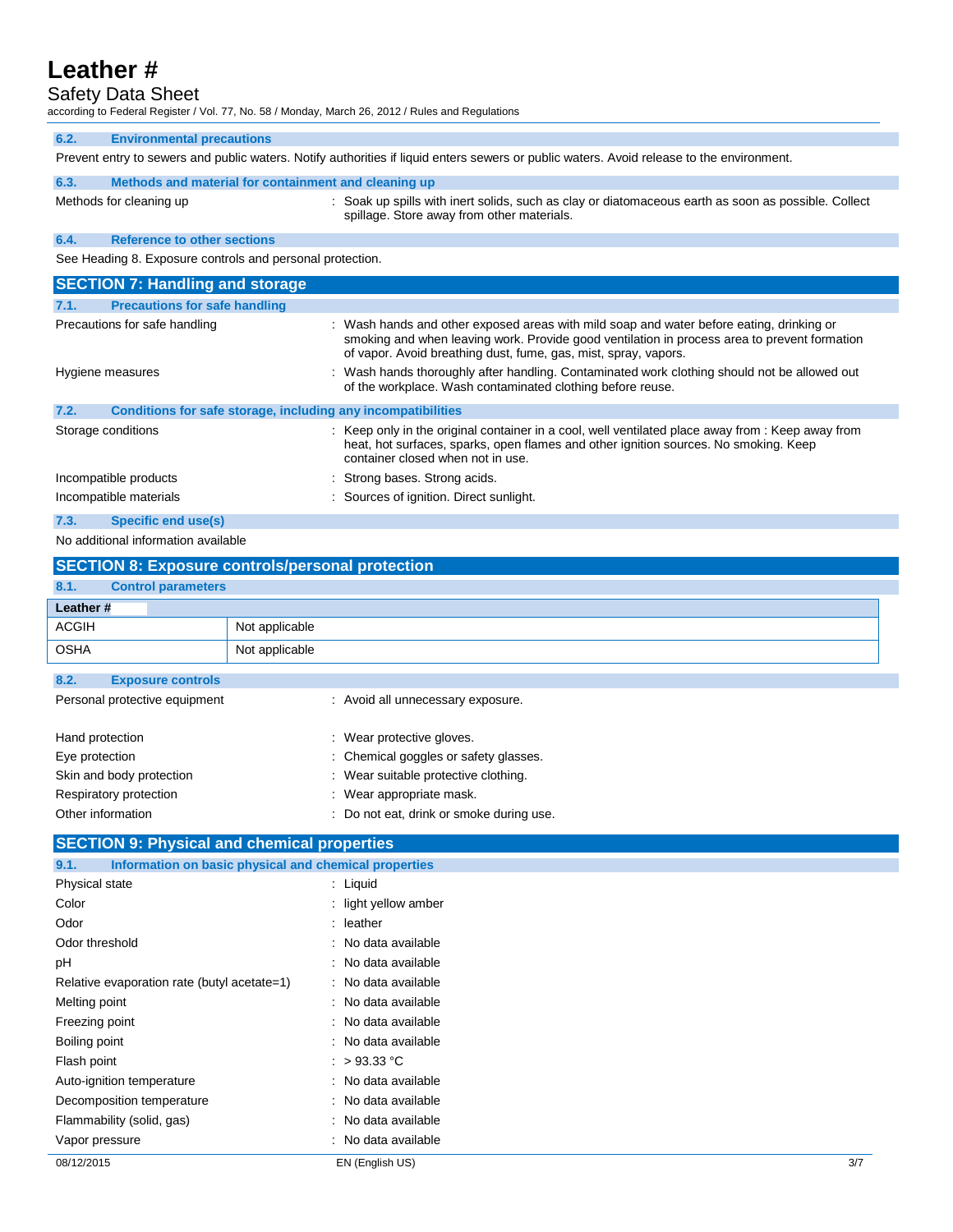Safety Data Sheet

according to Federal Register / Vol. 77, No. 58 / Monday, March 26, 2012 / Rules and Regulations

| Relative vapor density at 20 °C | : No data available |
|---------------------------------|---------------------|
| Relative density                | : No data available |
| Solubility                      | : No data available |
| Log Pow                         | : No data available |
| Log Kow                         | : No data available |
| Viscosity, kinematic            | : No data available |
| Viscosity, dynamic              | : No data available |
| Explosive properties            | : No data available |
| Oxidizing properties            | : No data available |
| <b>Explosion limits</b>         | : No data available |

### **9.2. Other information**

### No additional information available

|                                                      | <b>SECTION 10: Stability and reactivity</b>  |  |  |  |  |
|------------------------------------------------------|----------------------------------------------|--|--|--|--|
| 10.1.                                                | <b>Reactivity</b>                            |  |  |  |  |
|                                                      | No additional information available          |  |  |  |  |
| 10.2.                                                | <b>Chemical stability</b>                    |  |  |  |  |
|                                                      | Not established.                             |  |  |  |  |
| 10.3.                                                | <b>Possibility of hazardous reactions</b>    |  |  |  |  |
| Not established.                                     |                                              |  |  |  |  |
| 10.4.                                                | <b>Conditions to avoid</b>                   |  |  |  |  |
| Direct sunlight. Extremely high or low temperatures. |                                              |  |  |  |  |
| 10.5.                                                | <b>Incompatible materials</b>                |  |  |  |  |
| Strong acids. Strong bases.                          |                                              |  |  |  |  |
| 10.6.                                                | <b>Hazardous decomposition products</b>      |  |  |  |  |
|                                                      | fume. Carbon monoxide. Carbon dioxide.       |  |  |  |  |
|                                                      | <b>SECTION 11: Toxicological information</b> |  |  |  |  |

### **11.1. Information on toxicological effects**

| Acute toxicity                                         |   | Not classified                                                    |
|--------------------------------------------------------|---|-------------------------------------------------------------------|
| Leather #                                              |   |                                                                   |
| Skin corrosion/irritation                              |   | : Causes skin irritation.                                         |
| Serious eye damage/irritation                          |   | : Causes serious eye irritation.                                  |
| Respiratory or skin sensitization                      |   | May cause an allergic skin reaction.                              |
| Germ cell mutagenicity                                 |   | Not classified                                                    |
|                                                        |   | Based on available data, the classification criteria are not met  |
| Carcinogenicity                                        |   | Not classified                                                    |
| Leather #                                              |   |                                                                   |
| Reproductive toxicity                                  | t | Not classified                                                    |
|                                                        |   | Based on available data, the classification criteria are not met  |
| Specific target organ toxicity (single exposure)       |   | Not classified                                                    |
| Leather #                                              |   |                                                                   |
| Specific target organ toxicity (repeated<br>exposure)  |   | Not classified                                                    |
| Aspiration hazard                                      |   | Not classified                                                    |
| Potential Adverse human health effects and<br>symptoms |   | Based on available data, the classification criteria are not met. |
| Symptoms/injuries after inhalation                     |   | : May cause an allergic skin reaction.                            |
| Symptoms/injuries after skin contact                   |   | Causes skin irritation.                                           |
| Symptoms/injuries after eye contact                    |   | Causes serious eye irritation.                                    |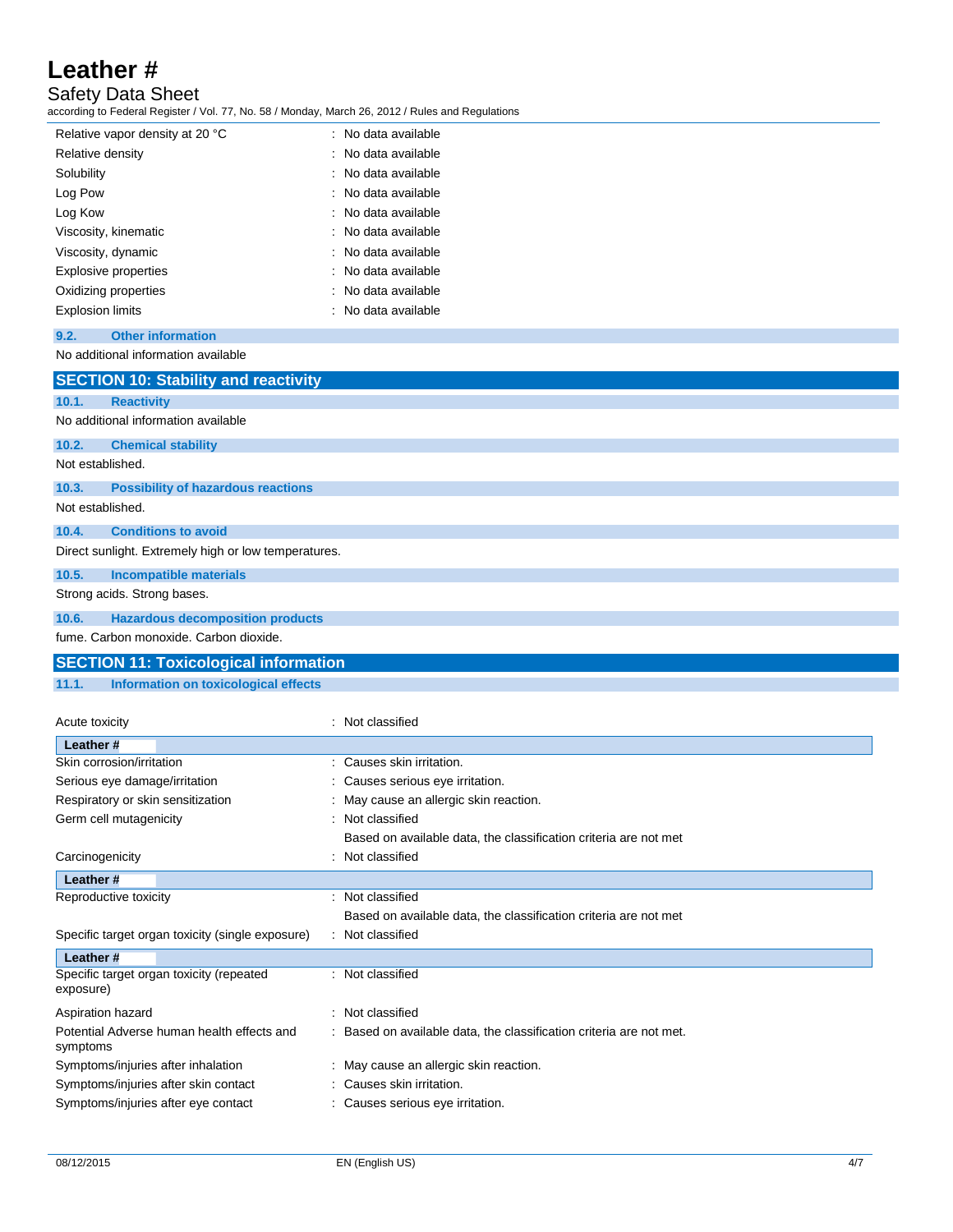## Safety Data Sheet

according to Federal Register / Vol. 77, No. 58 / Monday, March 26, 2012 / Rules and Regulations

| <b>SECTION 12: Ecological information</b>                                                                                                                                  |                                                                                                                                                                  |  |  |  |
|----------------------------------------------------------------------------------------------------------------------------------------------------------------------------|------------------------------------------------------------------------------------------------------------------------------------------------------------------|--|--|--|
| 12.1.<br><b>Toxicity</b>                                                                                                                                                   |                                                                                                                                                                  |  |  |  |
| Ecology - water                                                                                                                                                            | : Harmful to aquatic life with long lasting effects.                                                                                                             |  |  |  |
| 12.2.<br><b>Persistence and degradability</b>                                                                                                                              |                                                                                                                                                                  |  |  |  |
| Leather#                                                                                                                                                                   |                                                                                                                                                                  |  |  |  |
| Persistence and degradability                                                                                                                                              | May cause long-term adverse effects in the environment. Not established.                                                                                         |  |  |  |
| 12.3.<br><b>Bioaccumulative potential</b>                                                                                                                                  |                                                                                                                                                                  |  |  |  |
| Leather#                                                                                                                                                                   |                                                                                                                                                                  |  |  |  |
| Bioaccumulative potential                                                                                                                                                  | Not established.                                                                                                                                                 |  |  |  |
| <b>Mobility in soil</b><br>12.4.                                                                                                                                           |                                                                                                                                                                  |  |  |  |
| No additional information available                                                                                                                                        |                                                                                                                                                                  |  |  |  |
| 12.5.<br><b>Other adverse effects</b>                                                                                                                                      |                                                                                                                                                                  |  |  |  |
| Effect on ozone layer                                                                                                                                                      |                                                                                                                                                                  |  |  |  |
| Effect on the global warming                                                                                                                                               | : No known ecological damage caused by this product.                                                                                                             |  |  |  |
| Other information                                                                                                                                                          | : Avoid release to the environment.                                                                                                                              |  |  |  |
| <b>SECTION 13: Disposal considerations</b>                                                                                                                                 |                                                                                                                                                                  |  |  |  |
| 13.1.<br><b>Waste treatment methods</b>                                                                                                                                    |                                                                                                                                                                  |  |  |  |
| Waste disposal recommendations                                                                                                                                             | Dispose in a safe manner in accordance with local/national regulations. Dispose of<br>contents/container in accordance with local/national laws and regulations. |  |  |  |
| Ecology - waste materials                                                                                                                                                  | : Avoid release to the environment.                                                                                                                              |  |  |  |
| <b>SECTION 14: Transport information</b>                                                                                                                                   |                                                                                                                                                                  |  |  |  |
| In accordance with DOT                                                                                                                                                     |                                                                                                                                                                  |  |  |  |
| Not regulated for transport                                                                                                                                                |                                                                                                                                                                  |  |  |  |
| <b>Additional information</b>                                                                                                                                              |                                                                                                                                                                  |  |  |  |
| Other information                                                                                                                                                          | : No supplementary information available.                                                                                                                        |  |  |  |
|                                                                                                                                                                            |                                                                                                                                                                  |  |  |  |
| <b>ADR</b><br>No additional information available                                                                                                                          |                                                                                                                                                                  |  |  |  |
|                                                                                                                                                                            |                                                                                                                                                                  |  |  |  |
| <b>Transport by sea</b><br>No additional information available                                                                                                             |                                                                                                                                                                  |  |  |  |
|                                                                                                                                                                            |                                                                                                                                                                  |  |  |  |
| <b>Air transport</b><br>No additional information available                                                                                                                |                                                                                                                                                                  |  |  |  |
|                                                                                                                                                                            |                                                                                                                                                                  |  |  |  |
| <b>SECTION 15: Regulatory information</b>                                                                                                                                  |                                                                                                                                                                  |  |  |  |
| 15.1. US Federal regulations<br>All components of this product are listed, or excluded from listing, on the United States Environmental Protection Agency Toxic            |                                                                                                                                                                  |  |  |  |
| Substances Control Act (TSCA) inventory.<br>This product or mixture does not contain a toxic chemical or chemicals in excess of the applicable de minimis concentration as |                                                                                                                                                                  |  |  |  |
|                                                                                                                                                                            | specified in 40 CFR §372.38(a) subject to the reporting requirements of section 313 of Title III of the Superfund Amendments and                                 |  |  |  |
| Reauthorization Act of 1986 and 40 CFR Part 372.                                                                                                                           |                                                                                                                                                                  |  |  |  |
| 15.2. International regulations                                                                                                                                            |                                                                                                                                                                  |  |  |  |
| <b>CANADA</b>                                                                                                                                                              |                                                                                                                                                                  |  |  |  |
| Butylated hydroxytoluene (BHT) crystals (128-37-0)                                                                                                                         |                                                                                                                                                                  |  |  |  |
| Listed on the Canadian DSL (Domestic Sustances List)                                                                                                                       |                                                                                                                                                                  |  |  |  |
|                                                                                                                                                                            |                                                                                                                                                                  |  |  |  |

### **2,6-Xylenol (576-26-1)**

Listed on the Canadian DSL (Domestic Sustances List)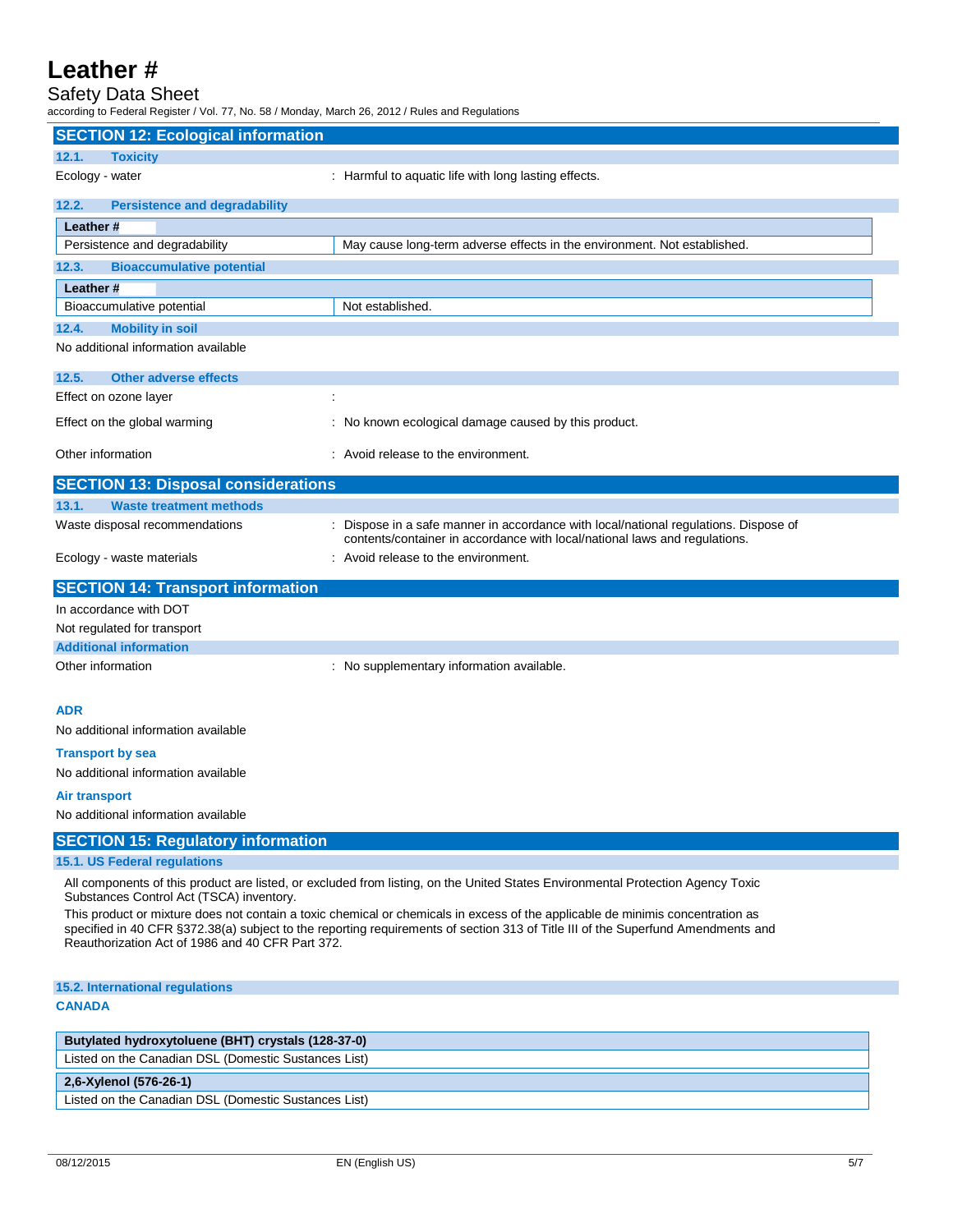### Safety Data Sheet

according to Federal Register / Vol. 77, No. 58 / Monday, March 26, 2012 / Rules and Regulations

### **Di Iso propyl phenol (2078-54-8)**

Listed on the Canadian DSL (Domestic Sustances List)

#### **EU-Regulations**

#### **Butylated hydroxytoluene (BHT) crystals (128-37-0)**

Listed on the EEC inventory EINECS (European Inventory of Existing Commercial Chemical Substances)

#### **2,6-Xylenol (576-26-1)**

Listed on the EEC inventory EINECS (European Inventory of Existing Commercial Chemical Substances)

### **Di Iso propyl phenol (2078-54-8)**

Listed on the EEC inventory EINECS (European Inventory of Existing Commercial Chemical Substances)

#### **Classification according to Regulation (EC) No. 1272/2008 [CLP]**

Skin Irrit. 2 H315 Eye Irrit. 2 H319 Aquatic Chronic 3 H412

Full text of classification categories and H statements : see section 16

### **Classification according to Directive 67/548/EEC [DSD] or 1999/45/EC [DPD]**

### **15.2.2. National regulations**

#### **Butylated hydroxytoluene (BHT) crystals (128-37-0)**

Listed on the AICS (Australian Inventory of Chemical Substances) Listed on IECSC (Inventory of Existing Chemical Substances Produced or Imported in China) Listed on the Japanese ENCS (Existing & New Chemical Substances) inventory Listed on the Korean ECL (Existing Chemicals List) Listed on NZIoC (New Zealand Inventory of Chemicals) Listed on PICCS (Philippines Inventory of Chemicals and Chemical Substances) Japanese Pollutant Release and Transfer Register Law (PRTR Law) Listed on the Canadian IDL (Ingredient Disclosure List) Listed on INSQ (Mexican national Inventory of Chemical Substances) Listed on Turkish inventory of chemical **2,6-Xylenol (576-26-1)** Listed on the AICS (Australian Inventory of Chemical Substances) Listed on IECSC (Inventory of Existing Chemical Substances Produced or Imported in China) Listed on the Japanese ENCS (Existing & New Chemical Substances) inventory

Listed on the Korean ECL (Existing Chemicals List)

Listed on NZIoC (New Zealand Inventory of Chemicals)

Listed on PICCS (Philippines Inventory of Chemicals and Chemical Substances)

Japanese Pollutant Release and Transfer Register Law (PRTR Law)

Listed on Turkish inventory of chemical

### **Di Iso propyl phenol (2078-54-8)**

Listed on the AICS (Australian Inventory of Chemical Substances) Listed on IECSC (Inventory of Existing Chemical Substances Produced or Imported in China) Listed on the Japanese ENCS (Existing & New Chemical Substances) inventory Listed on the Korean ECL (Existing Chemicals List) Listed on NZIoC (New Zealand Inventory of Chemicals) Listed on PICCS (Philippines Inventory of Chemicals and Chemical Substances)

#### **15.3. US State regulations**

California Proposition 65 - This product does not contain any substances known to the state of California to cause cancer and/or reproductive harm

### **Butylated hydroxytoluene (BHT) crystals (128-37-0)**

U.S. - Massachusetts - Right To Know List

- U.S. New Jersey Right to Know Hazardous Substance List
- U.S. Pennsylvania RTK (Right to Know) List

### **SECTION 16: Other information**

Other information  $\blacksquare$  : None.